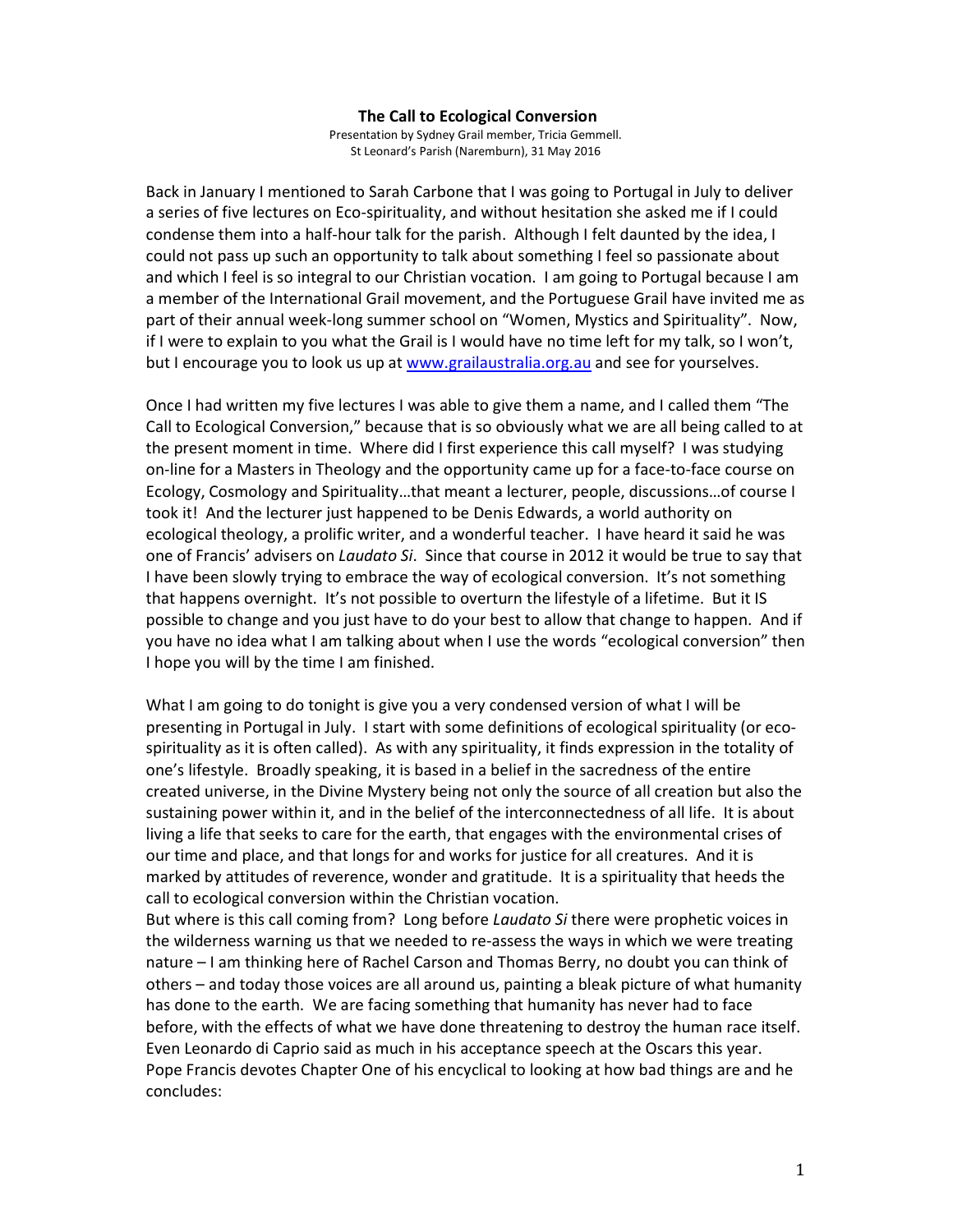But we need only take a frank look at the facts to see that our common home is falling into serious disrepair. Hope would have us recognize that there is always a way out, that we can always redirect our steps, that we can always do something to solve our problems. Still, we can see signs that things are now reaching a breaking point…There are regions now at high risk and, aside from all doomsday predictions, the present world system is certainly unsustainable from a number of points of view… "If we scan the regions of our planet, we immediately see that humanity has disappointed God's expectations" (61).

It is this knowledge of what theologian Elizabeth Johnson calls our "deep moral failure" that is one of the driving forces behind ecological theology. It is certainly true that all the work of the eco-theologians is marked by horror at the degradation of the natural world at our hands and equally by a sense of urgency that we need to act quickly to avert disaster. Francis himself repeatedly uses the word "urgent" in *Laudato Si*. That the Pope, the leader of the Catholic Church, has written an encyclical addressed to the whole world on the urgency of ecological conversion is nothing less than amazing. It truly is a game changer in the world sphere. Pope Francis has brought ecology from the margins into the mainstream. Catholics, at least, can no longer say that this is not a grave moral issue. It is, in fact, being presented as the most pressing moral issue of our times.

There is another driving force also deeply at work in eco-theology. We call it the Universe Story and science has been delivering it to us over the last 150 years. It is the story of cosmogenesis, i.e. the creation of the cosmos, that began with the great flaring forth that scientists unimaginatively call the Big Bang and which continues to this very day, some 13.7 billion years later. It's a story which many of us have seen glimpses of on our television screens, in documentaries by Carl Sagan, Brian Cox and David Attenborough, among others. Do you have any idea how important this story is? In 1992, Brian Swimme, a cosmologist, and Thomas Berry, a cultural historian and theologian, co-wrote a ground-breaking book. It was called *The Universe Story: From the Primordial Flaring Forth to the Ecozoic Era--A Celebration of the Unfolding of the Cosmos*. Not only did they tell the scientific story of cosmogenesis; they interpreted it theologically. Let me give you a flavour of their work by quoting some of the things they say:

Cosmogenesis is organised by communion…Alienation for a particle is a physical impossibility…Nothing is itself without everything else (77).

…there was never a time in 4 billion years of Earth's life with as many species as there were when the humans first arose in Earth's community…Perhaps the only word to describe the world that gave birth to the human form of life is paradise (140).

To preserve the natural world as the primary revelation of the divine must be the basic concern of religion (243).

Both a competence and a willingness to engage in the immense effort needed to tell the story is what is now needed, especially if this story is to become what it should be: the comprehensive context of our human understanding of ourselves (237).

Well, theologians heard what Swimme and Berry were saying and they began to tell the story. This was where eco-theology began in earnest. Thomas Berry, in his truly prophetic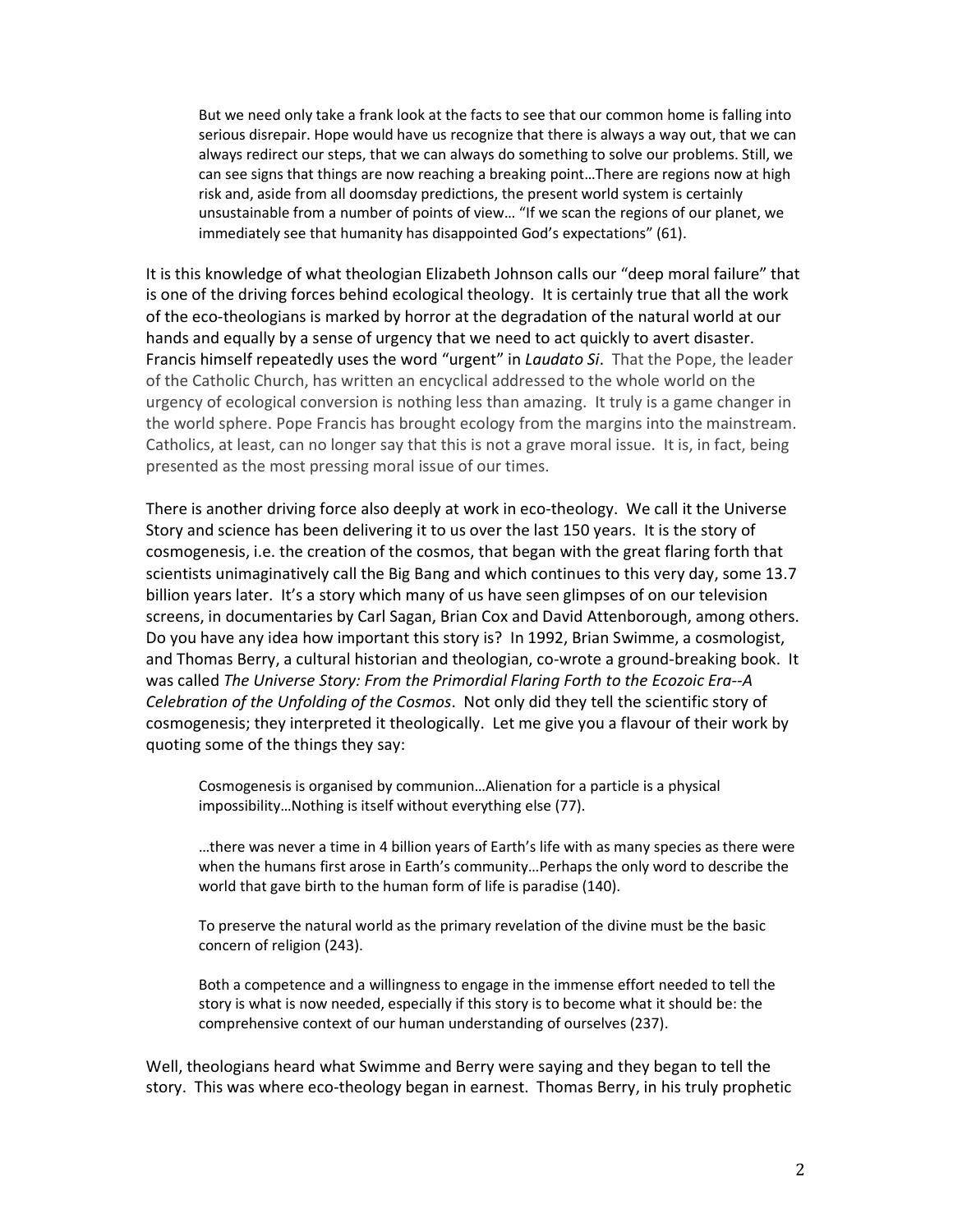book, *The Dream of the Earth*, written in 1988, gave this as his ultimate analysis of the Universe Story:

Although as yet unrealized, this scientific account of the universe is the greatest religious, moral, and spiritual event that has taken place in these centuries. It is the supreme humanistic and spiritual as well as the supreme scientific event. The sublime mission of modern education is to reveal the true importance of the story for the total range of human and earthly affairs (98).

I can hear you still wondering what is so special about this story. What is special is that it belongs to all of us, the whole human race. It tells us that we have a common origin and destiny and that we are related to everything else in the universe, across time and space. It is capable of entrancing us with the wonder of creation. It is a story that could replace the thousands of creation myths in existence to become the new "creation myth" for the whole world, thus uniting us in a common understanding and leading us toward a new consciousness about ourselves and our place on earth.

# Right. That was my first lecture. In my second lecture, I reflected on the fact that

these two stories, both individually and together, have been changing people's perceptions across the world, for a number of decades now, leading to movements and organizations devoted to promoting sustainable development and lifestyles and the continuation of a rich bio-diversity on the planet. There are many groups you could join tomorrow to make a difference. In this context, you might ask yourself the question, "Why do we need ecological theology?"

I believe that eco-theology matters, for two reasons. First, I believe Christian theology has a moral responsibility to make amends for a past that has not served the earth well. Our focus on sinful humanity and our preoccupation with the next world have both taken our gaze away from the earth as a serious theological concern. Paul Collins, an Australian theologian, goes so far as to say that "throughout its history Christianity has injected a negative approach to the natural world into its theology" (Collins 1995, 96). Thomas Berry is even more critical: "The greatest failure of Christianity," he says, "in the total course of its history is its inability to deal with the devastation of the planet" (Collins 1995, 152).

Second and more importantly, Christianity has something positive to offer. In one sense, this "something positive" is timeless, is what Christianity has always offered: the hope of conversion and personal transformation through Jesus Christ, only today the conversion is an ecological one, personal transformation is transformation into someone who lives simply and treads lightly upon this earth, and new lights are shone upon the person and meaning of Jesus. However, it is also the case, I think, that for people of faith the *theological* understanding of why we should seriously turn our attention to the earth has significant power to change us. And I also suspect that for some, it is *only* a theological understanding that will truly change them. It is certainly my own experience that new theological insights have radically changed me. And that is why we need eco-theology.

I find eco-theology exciting. It is filled with a sense of urgency, an awareness that we are at a crucial juncture in history. Unless we change and change radically, we will destroy the earth as we know it and ourselves along with it. Eco-theology is ground-breaking, it is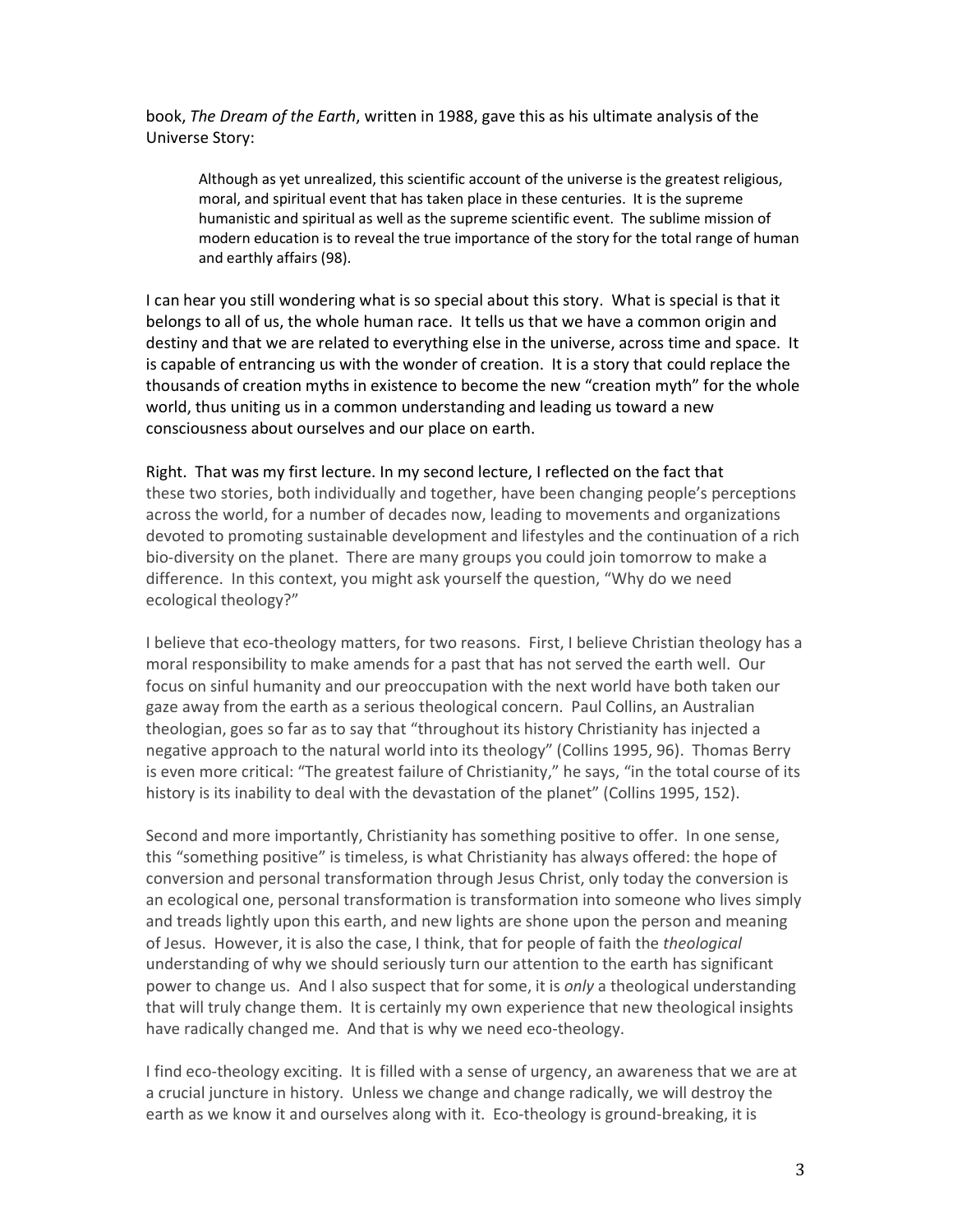certainly challenging and sometimes conceptually difficult, but it is always fresh and new. It registers wonder, mystery and awe and invites the reader (or listener) to enter the mystery and be transformed.

My second lecture is about the resources that Christianity can offer us to reshape our consciousness about the earth. Chapter 2 of *Laudato Si* takes the same theme and it's a wonderful chapter. Eco-theologians are well aware that Christianity has to bear its share of the blame for the current state of the world. This partly arose out of misinterpretation of the creation stories in Genesis 1 and 2, and Francis takes care to correct this in his encyclical. However, much more significant, I think, was the way in which Western Christianity developed after the Reformation, and nature became largely forgotten.

I don't have time tonight to dwell at any length on the many treasures that we have in our Catholic faith tradition to open our eyes and minds and hearts to realities we have neglected. What I will do is tell you where to find some of them. Let's start with Scripture. Read the psalms, but most particularly read Psalm 104. Read any of the Wisdom literature, but most particularly Job 38-41. In the words of Elizabeth Johnson, "its theological vision offers a strong antidote to the human arrogance that has flowed in the modern era from the view of dominion as domination" (2014, 269). It is an amazing piece of writing that highlights the otherness of God and of God's creatures, and puts Job firmly in his place, which is not the centre of everything, but next to everything else. God's voice speaks in the whirlwind in delight at the natural world, where each creature is loved for its own sake, and we should take this as an invitation to share God's delight and love.

Of course, the life of Jesus of Nazareth in the gospels has much to teach us as well. In *Laudato Si*, Pope Francis devotes 5 paragraphs to "the gaze of Jesus," to show us what we can learn from him – paragraphs 96-100. Denis Edwards has written about ecology from just about every theological perspective there is, so it is not surprising he has written a book called *Jesus and the Natural World*. In this book, he writes, "The importance of the natural world to Jesus can be glimpsed in two aspects of his life and ministry: his preaching of the kingdom of God in parables taken from the natural world and his prayer to God outside" (Edwards 2012, 27). With respect to the parables, he considers they "are the work of one who sees the natural world as the gift of God and as the place of divine presence" (Edwards 2012, 28). I will leave it to you to go back to the gospels and discover this for yourselves. And when you do, see how often Jesus prays in the open air, starting with his temptation in the wilderness for 40 days and finishing in the garden of Gethsemane. We could learn much from Jesus' relationship with creation, as well as what he says about it. Listen to these words, for example:

Look at the birds of the air; they neither sow nor reap nor gather into barns, and yet your heavenly Father feeds them…Consider the lilies of the field, how they grow; they neither toil nor spin, yet I tell you, even Solomon in all his glory was not clothed like one of these…Are not two sparrows sold for a penny? Yet not one of them will fall to the ground apart from your Father. (Mt 6: 26, 28-9; 10: 29)

How much do we let the natural world speak to us of God?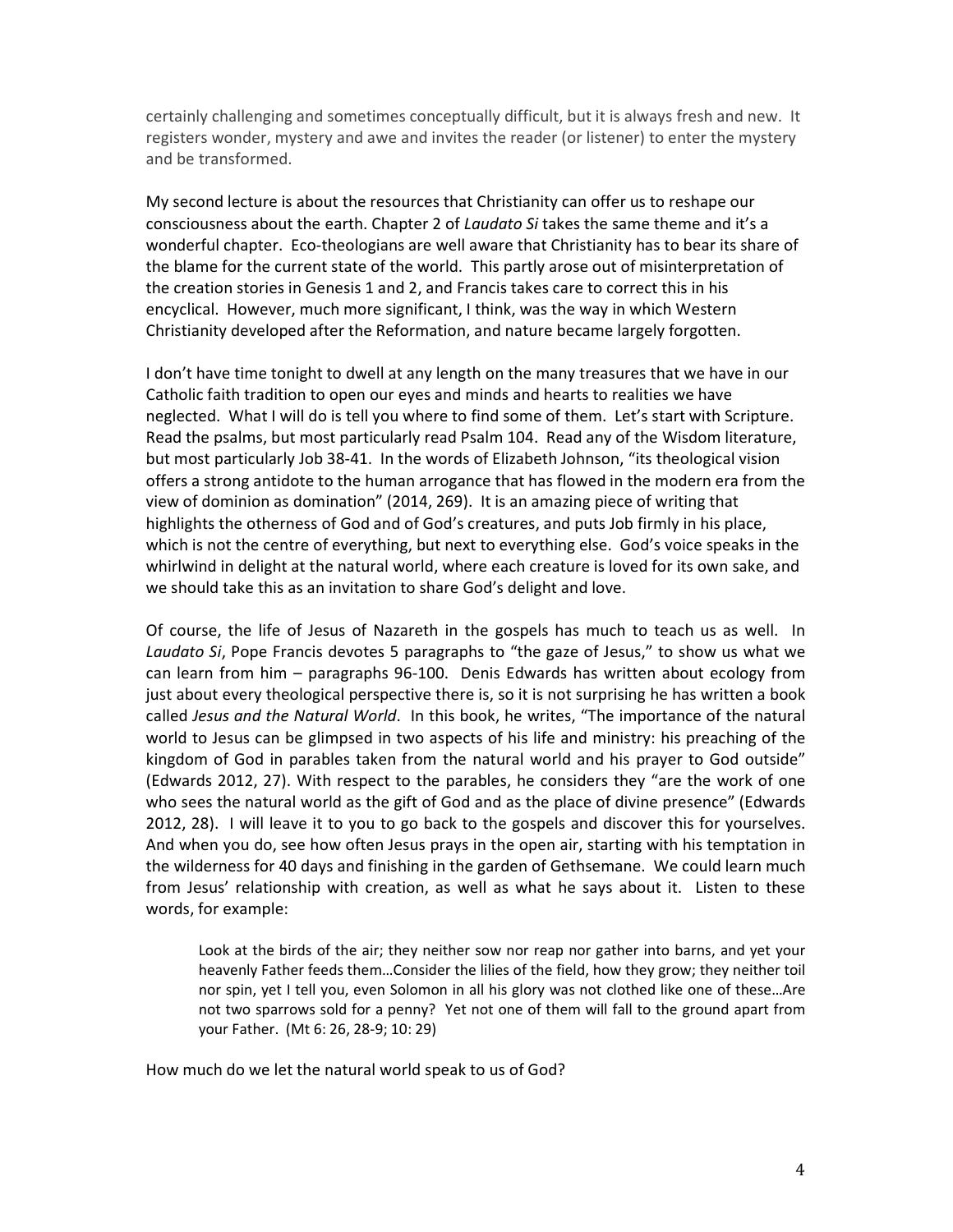Are you aware that there has been consistent Catholic teaching on ecology for the past 25 years? Here is another resource for our ecological education. Our Pope Francis' recent encyclical has not sprung out of nowhere, but has a solid foundation in recent Church teaching. On  $1<sup>st</sup>$  January 1990 John Paul II issued a document for the World Day of Peace, entitled "Peace with God the Creator; Peace with all of Creation", which he began by saying that "a new ecological awareness is beginning to emerge which, rather than being downplayed, ought to be encouraged to develop into concrete programmes and initiatives." In various encyclicals and documents he spoke out against environmental destruction and encouraged ecological conversion. Benedict XVI took a similar approach and it is well worth reading his World Day of Peace Message in 2010, "If You Want to Cultivate Peace, Protect Creation."

 And finally, there is the great treasure of the Franciscan heritage, by which I mean the life of St Francis of Assisi as a model for us to follow, as well as the theological works of St Bonaventure and Duns Scotus, works which have been so important for the development of contemporary ecological thinking. If this is something you would like to explore, I recommend this book, *Care for Creation (a franciscan spirituality of the earth)* by Ilia Delio, Keith Douglass Warner and Pamela Wood. Of course, you can read about St Francis in *Laudato Si* as well.

My third lecture focuses on the doctrine of God as it is being rewritten by eco-theologians. Denis Edwards has said that "the most important theological foundation for an ecological praxis is to be found in the doctrine of God"(1998-9, 126). What that means is that what we believe about God has a profound influence on the way we act and so it is important that our theology gives us a proper foundation for caring about the earth. What the ecotheologians in the main have done is to take the Universe Story as their goldmine, if you like, and mined it for theological insight. In doing so, they have drawn on Scripture and theology for their interpretive frameworks. The doctrine of God often makes for difficult reading, and there is no way I can do it justice in just a few minutes, so I am not even going to try, but I do recommend you read about it yourselves. One of the best and most readable of recent works is Elizabeth Johnson's *Ask the Beasts: Darwin and the God of Love*, which she intends as a dialogue between Darwin and the Nicene Creed. Other books I can recommend: anything by Denis Edwards, but particularly *Ecology at the Heart of Faith: The Change of Heart that Leads To a New Way of Living on Earth* and *Jesus and the Natural World: Exploring a Christian Approach to Ecology*. I would also recommend Diarmuid O'Murchu's *Evolutionary Faith* if you want something that reads like poetry as well as theology. However, if you just want a basic introduction to the subject, read Paul Collins' *God's Earth: Religion as if matter really mattered*.

Now I really don't have time to talk about my fourth lecture either, which looked at women's theological voices in particular. I will just mention Sallie McFague, an American, a theologian all her life and now in her eighties. Anything she writes is well worth reading. In her latest book, published in 2013, *Blessed Are the Consumers: Climate Change and the Practice of Restraint*, she brings a lifetime of theology and experience to bear on the mess we find ourselves in. It is not an easy read, but one of the most challenging theological works I have read in a long time. She is adamant that conversion begins by embracing voluntary poverty as a wild space. She says that it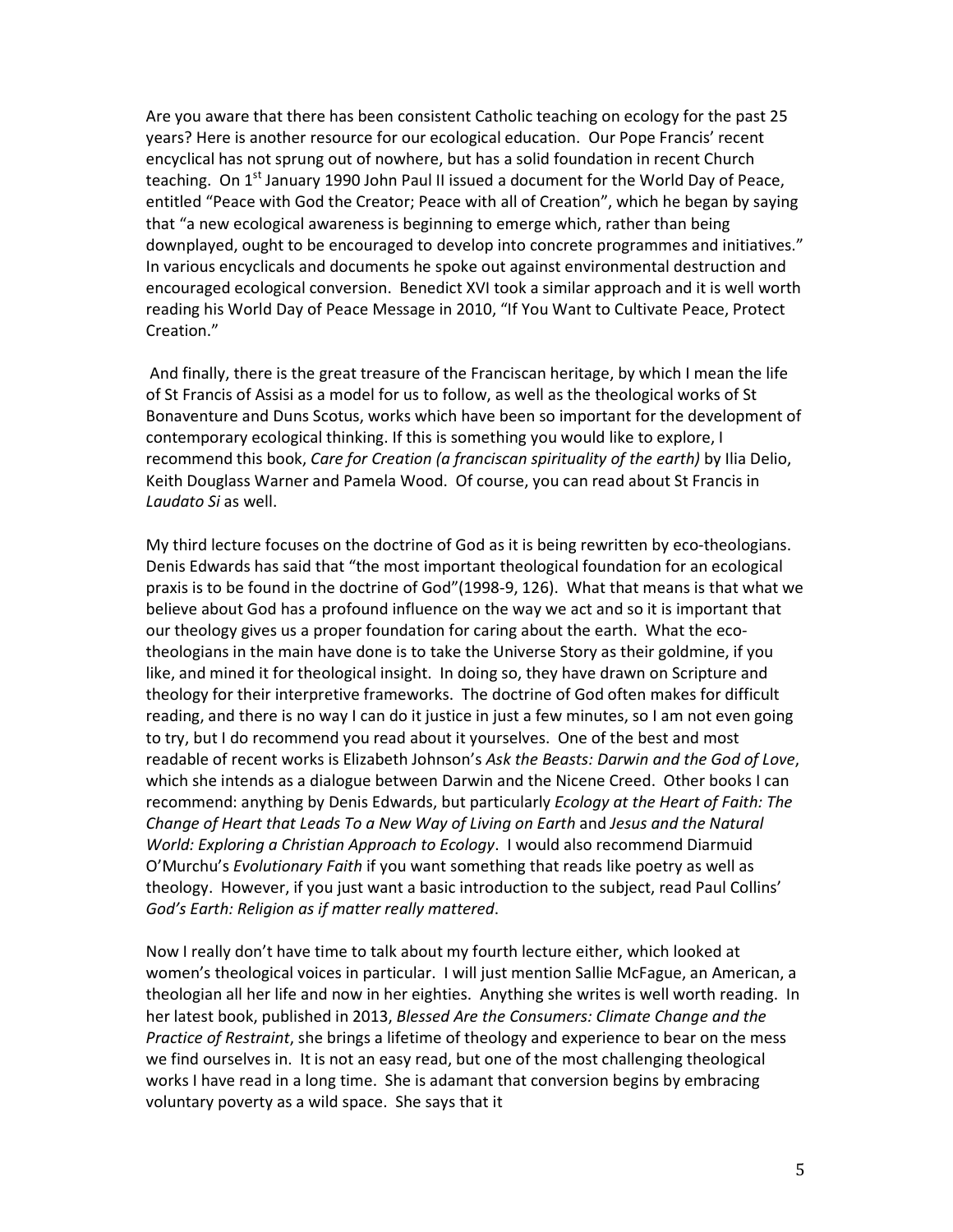…allows us to see *differently*, to imagine other possibilities, to pay attention to others…It is a movement that most religions find to be essential to change, real deep change, change of mind and behaviour. Many call it "conversion." It is the beginning of a long process of discipline, patience, and self-emptying that allows us to recognize that something outside of ourselves is real and has needs. (85-6)

My final lecture focuses on eco-spirituality, which I define as all those intentional practices we employ in order to achieve that shift in consciousness required for ecological conversion. All the eco-theologians ask this radical shift of us. Pope Francis demands it of us too. Very early on in the encyclical, he says, "Our goal is not to amass information or to satisfy curiosity, but rather to become painfully aware, to dare to turn what is happening to the world into our own personal suffering and thus to discover what each of us can do about it" (19). You will note that Francis' starting point is what is happening to our common home and his end point or goal is that we do something about it. But look at how we are to get there. We are to *dare* to make the suffering of the world our *own* suffering. If that is not a radical shift in our consciousness, I don't know what is.

Francis does point the way. Read Chapter 6 of *Laudato Si*. If it speaks to you, you will want to spend the rest of your life listening to it. He tells us we must change our lifestyle, resist consumerism, cultivate a disinterested concern for others, reject self-centredness and selfabsorption, and assess the impact of everything we do on the world around us. We must overcome our individualism and develop new habits of living. But he realises that none of this is possible without a profound inner conversion. All the eco-theologians would agree with him. Furthermore, they all speak of the need to develop a contemplative consciousness. Denis Edwards puts it this way:

An authentic ecological spirituality will involve a rediscovery of mysticism. In the way it is used here, the word mysticism refers to personal union with God in prayer. In this sense, all Christians are called to be mystics. Ecological mysticism, then, means finding the incomprehensible mystery of God in the boundless beauty of the natural world as well as in its strangeness and otherness. It will be a mysticism that involves an enduring, lifelong commitment to the good of Earth. It will be a mysticism that gives rise to action. The way of wisdom is not only a way of seeing, and not only the discovery of a new capacity of feeling for non-human creation, but both of these issuing forth in personal, political and ecclesial action (Edwards 2012, 67).

Meditation is a spiritual practice highly recommended by eco-theologians. I can recommend it too from personal experience, and we are very lucky to be living in a community where there are numerous Christian meditation groups around us. Some of you will be familiar with Donna Mulhearn, a well-known peace activist who now lives in the Blue Mountains. She recently wrote this: "In light of the ecological crisis the world faces, meditation is generally not rated high on the list of responses. But maybe it should be." She goes on to testify that daily meditation over time results in a shift in consciousness which results in a greater connection to the earth community, and concludes that "through this sense of connection, and the work of paying attention, meditation can be the catalyst for ecological conversion and provide energy for ongoing, sustainable action for the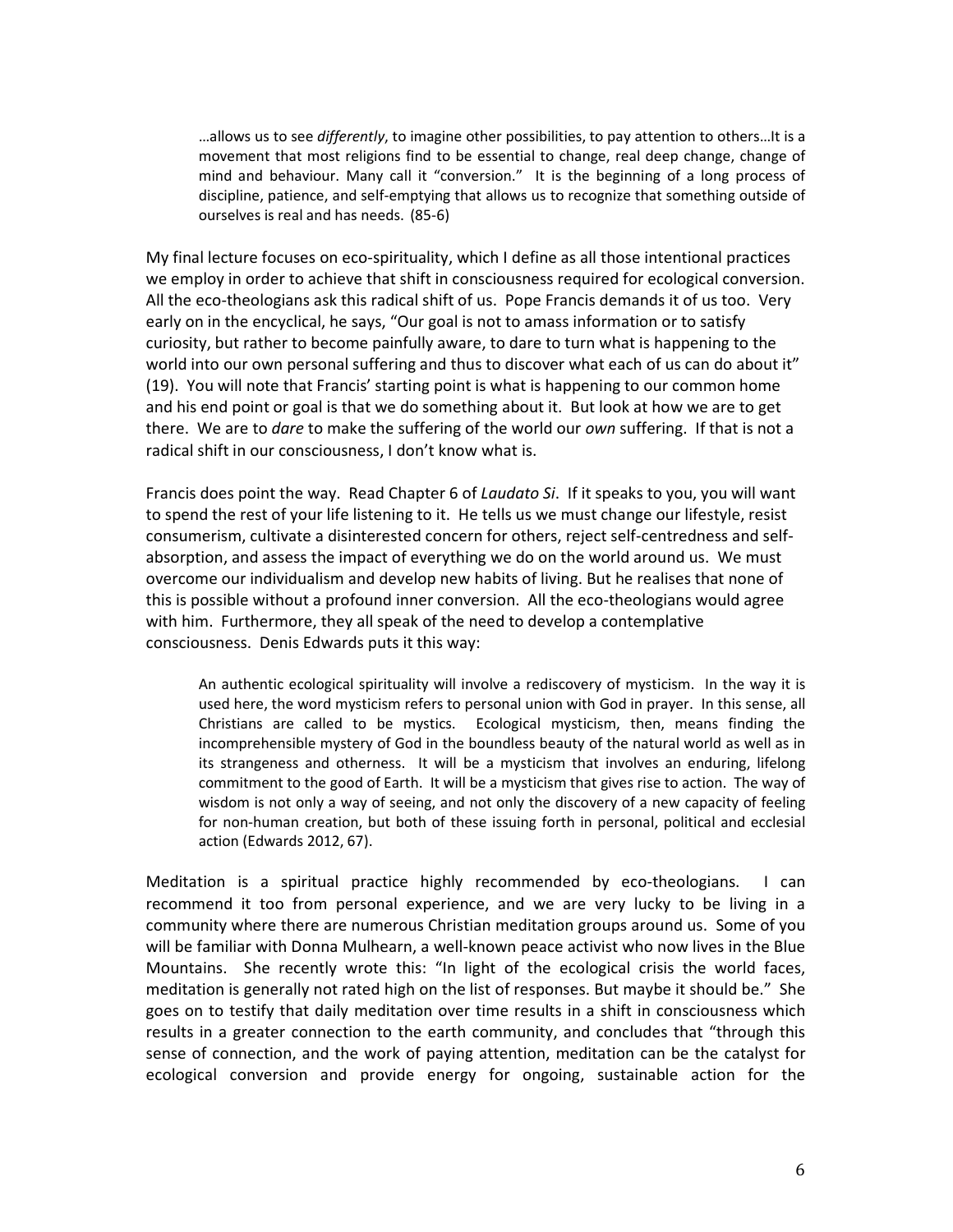environment" (http://www.goodsams.org.au/good-oil/meditation-a-catalyst-for-ecologicalconversion-and-action/ ).

How do we turn our lives around? We must start with profound inner conversion, but at a certain point we can no longer do much as individuals. That is why Francis says that "the ecological conversion needed to bring about lasting change is also a community conversion" (219). And this is where the potential power of church community comes in. It seems to me that every parish should have groups of people meeting to tease all these questions out, to learn and to keep learning, and to sustain one another in communal action. Francis tells us that "a great cultural, spiritual and educational challenge stands before us, and it will demand that we set out on the long path of renewal" (202). To be in it for the long haul we have to be in it with each other. What am I thinking about here in concrete terms? Well, let's start with the parish: making our liturgies reflect more of our love of creation and our sense of communion with it; making our community events eco-friendly; teaching the Universe Story in our schools; creating ways of on-going learning; learning how to resist the temptations of over consumption and consumerism; discussing and implementing the ecological use of our homes, our schools, our churches, our local businesses; building networks regionally, nationally and internationally. I'm thinking big here, but it always starts with just a few people coming together.

Unfortunately, Elizabeth Johnson is right when she remarks that

it is mostly true that the Christian churches both in their institutions and members do not face this crisis with the energy they pour out on other matters…the plight of the natural world is not high on the agenda of the majority of Christian believers. Conversion to the earth is of secondary importance, if it is considered at all. It is as if the Earth were undergoing its agony in the garden, about to be crucified, and we, the disciples of Jesus, are curled up asleep (260-1).

Of course, it doesn't have to be true of us. But it is at the moment. I hope I have given you a few things to think about tonight. I hope you will be inspired to take up the challenge of ecological conversion. And I would like to leave you with these inspiring words of Elizabeth Johnson, right at the end of *Ask the Beasts*.

A flourishing humanity on a thriving planet rich in species in an evolving universe, all together filled with the glory of God: such is the vision that must guide us at this critical time of Earth's distress, to practical and critical effect. Ignoring this view keeps people of faith and their churches locked into irrelevance while a terrible drama of life and death is being played out in the real world. By contrast, living the ecological vocation in the power of the Spirit sets us off on a great adventure of mind and heart, expanding the repertoire of our love (Johnson 2014, 286).

### **References**

Edwards, Denis 2010, *How God Acts: Creation, Redemption and Special Divine Action*, Fortress Press, Minneapolis.